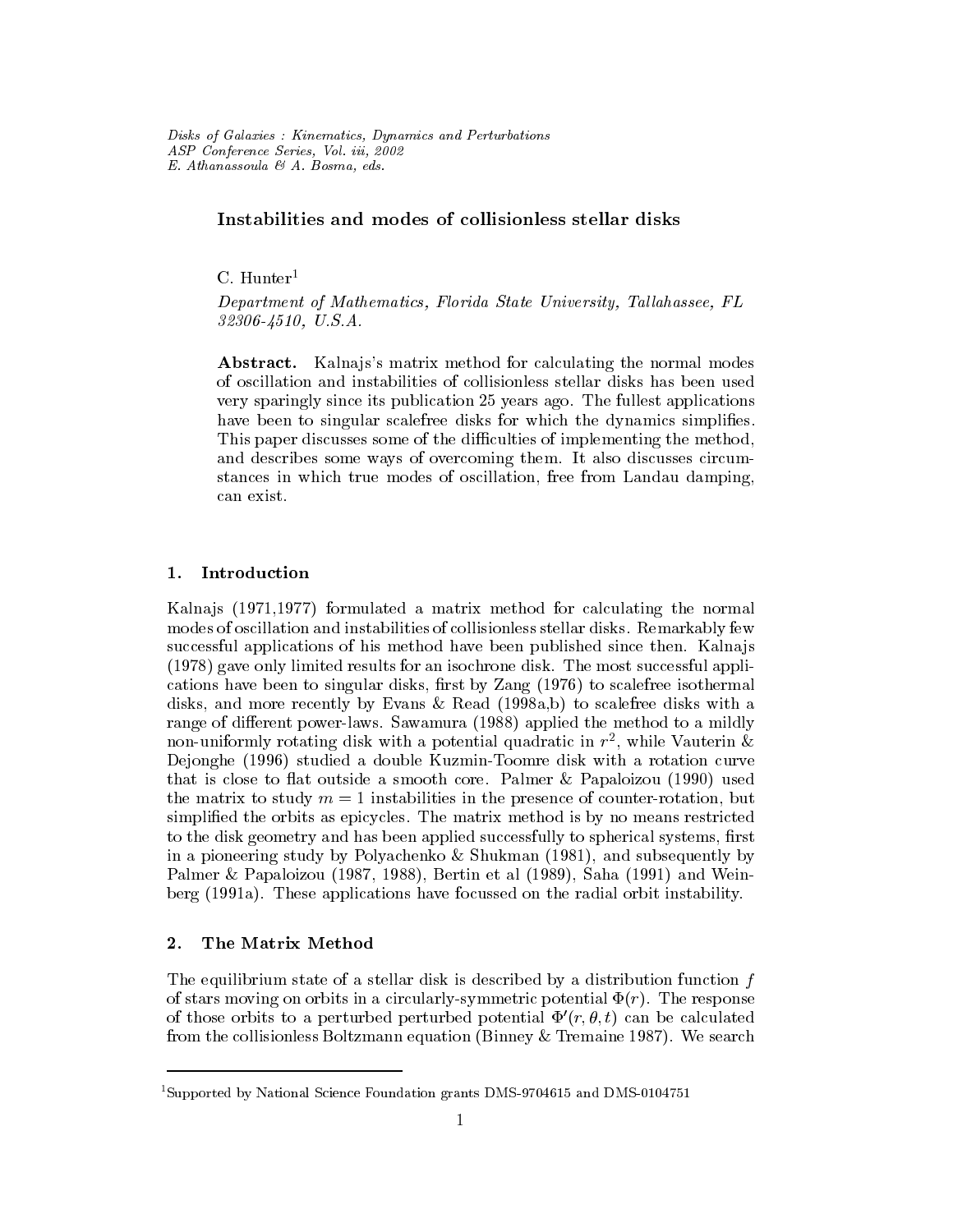#### 2 Hunter

for modes or instabilities with dependence on  $e \leftarrow \{ \ldots, \}$ , where m is the angular wavenumber, and  $\omega$  is the frequency. We represent the perturbed potential as

$$
\Phi'(r,\theta,t) = e^{i(m\theta - \omega t)} \sum_j a_j \psi_j(r),\tag{1}
$$

in terms of some set of potentials  $\psi_i(r)e^{i\pi r}$  whose mass densities  $\sigma_i(r)e^{i\pi r}$  are known a biological set. The response set is response generates the density of the response  $\alpha$ 

$$
\sum_{j} \sum_{k} M_{jk} a_k \sigma_j(r), \tag{2}
$$

and self-consistency requires that

$$
\sum_{k} M_{jk} a_k = a_j. \tag{3}
$$

The components of the matrix <sup>M</sup> are the following integrals over the space of the actions  $J_r$  and  $J_\theta$ :

$$
M_{jk} = -(2\pi)^2 \iint dJ_r dJ_\theta \sum_{\ell=-\infty}^{\infty} \frac{[\ell \frac{\partial f}{\partial J_r} + m \frac{\partial f}{\partial J_\theta}]\hat{\Psi}_{j,\ell}\hat{\Psi}_{k,\ell}}{(\ell\Omega_r + m\Omega_\theta - \omega)}.
$$
(4)

The denominator terms, which can cause the integrals to be singular, contain the two fundamental frequencies of oscillation in the two polar coordinates.

$$
\Omega_r = \frac{\partial H}{\partial J_r}, \quad \Omega_\theta = \frac{\partial H}{\partial J_\theta}.\tag{5}
$$

The numerator terms

$$
\begin{aligned}\n\widehat{\Psi}_{k,\ell}(J_r, J_\theta) &= \frac{1}{\pi} \int_0^\pi \psi_k(r) \cos[\ell w_r + m(w_\theta - \theta)] dw_r, \\
&= \frac{1}{\pi} \int_{r_{\min}}^{r_{\max}} \psi_k(r) \cos[\ell w_r + m(w_\theta - \theta)] \frac{dr}{|\dot{r}|},\n\end{aligned} \tag{6}
$$

are Fourier coefficients of the potential functions which are obtained by integrating over an orbit. The angle variables  $w_r$  and  $w_\theta$  describe the conditionally periodic motion on the orbital tori in phase space dened by the two actions. Many Fourier coefficients are needed. Although different angular wavenumbers  $m$  can be considered separately, Fourier coefficients are needed for each radial wavenumber  $\ell$ , for each orbit, i.e. for each  $(J_r, J_\theta)$ , and for each potential component  $\psi_k$ . The Fourier analysis is simpler when a disk is scalefree, because there is then only a one-parameter family of orbits.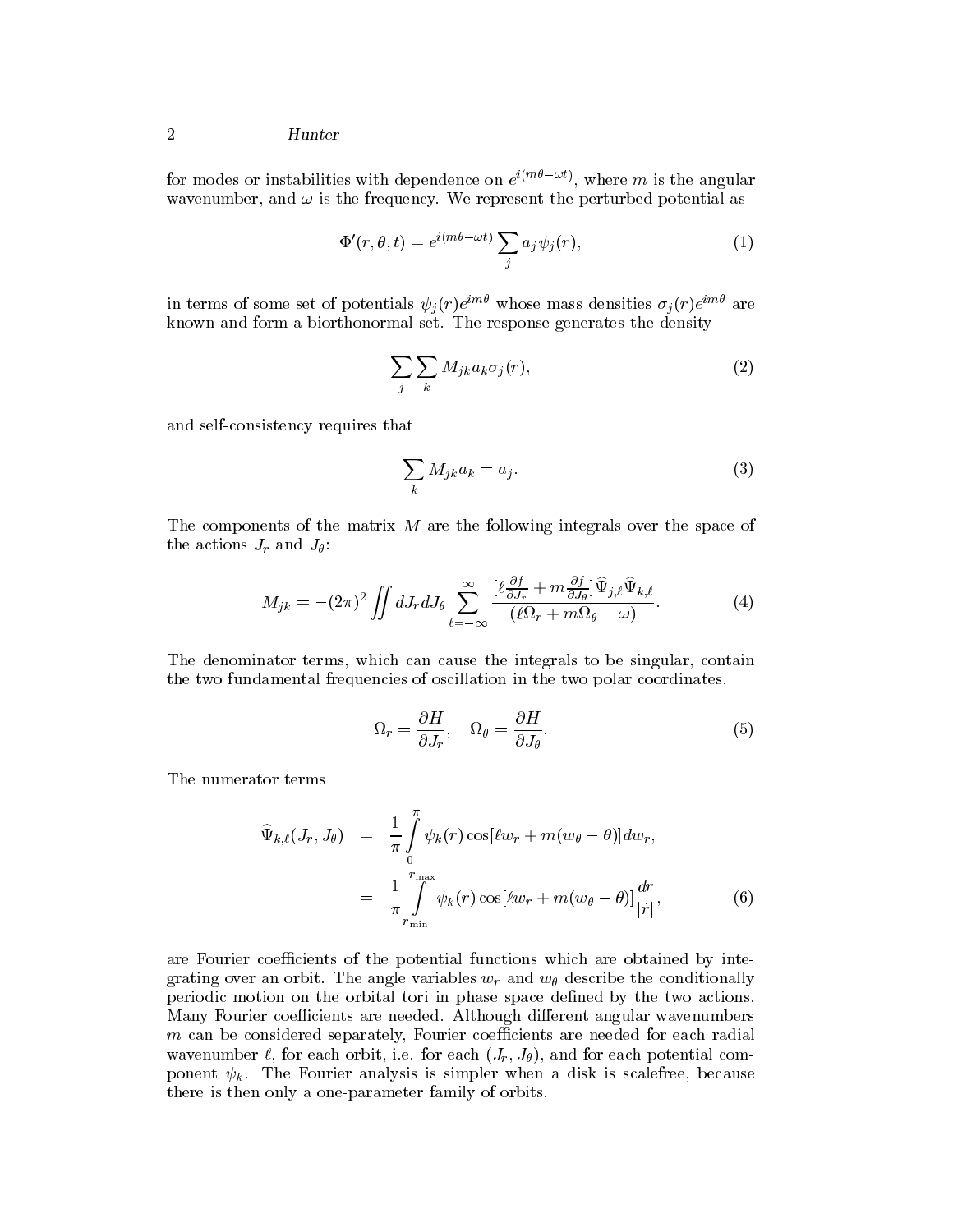

Figure 1. All directly-rotating bound orbits lie within the shaded regions of frequency space for (a) the Kuzmin-Toomre potential  $\Phi(r)$  =  $(-1 + r^{-})$   $\rightarrow$  -, and (b) the singular isothermal potential  $\Psi(r) = \ln r$ . Counter-rotating orbits occupy similarly shaped mirror-image regions  $r \rightarrow 0$ bound orbits in the cored isothermal potential  $\Psi(r) = \ln(1 + r^{-1})/2$ . The bound-orbit region is an angular sector for all scalefree potentials  $\Psi(r) = r^2/\alpha$  with  $-1 \leq \alpha \leq 2$ , is largest in the isothermal limit of  $\alpha = 0$ , and shrinks to a line in the two extreme cases of the Keplerian  $\alpha = -1$  and harmonic  $\alpha = 2$  potentials (Touma & Tremaine 1997).

# 3. Orbit populations

All orbits in the circularly-symmetric unperturbed potential  $\Phi(r)$  have two isolating integrals of motion. These are commonly chosen to be the energy <sup>E</sup> and angular momentum  $L$ , but alternative choices are possible provided that they identify orbits uniquely. The alternative of the actions  $J_r$  and  $J_\theta = L$  arises when action-angle variables are used in the derivation of the matrix equation (3). The turning radii  $r_{\text{max}}$  and  $r_{\text{min}}$ , which characterize the shape of the rosette orbits, can also be used (Hunter 1992, Vauterin & Dejonghe 1996). Another choice, which is relevant to the form of the matrix elements  $(4)$ , is that of the orbital r and frequencies  $\alpha$  from the regions of the figure 1 shows the figure 1 shows the figure 1 shows the figure space in which bound orbits lie. The form in Figure 1a is generic to potentials with a central core, while the outer form in Figure 1b is generic to scalefree potentials. In all cases, the upper boundary is formed by circular orbits for which r is the epicyclic frequency of circular velocity and control control of circular velocity and control control of circular control control control control control control control control control control control control con motion. The lower boundary corresponds to radial or the form of the corresponds  $\mu$  , i.e., The slimal-orbit region is related to the fact that  $\mathbf{c}$  region is related to that fact that fact that  $\mathbf{c}$ little over the whole range of a cored potential, as Lindblad (1959) noted for the Milky Way, and as Figure 6-10b of Binney & Tremaine (1987) for an isochrone potential shows. Figure 1a shows more generally that if  $\rho$  is the small for  $\sigma$ orbits of all shapes, and not just for epicycles. This property has significant r - 2 becomes large in the dierence of the dierence in the center for the center for the center for the center singular potentials in Figure 1b, as also in Figure 6-10a of Binney & Tremaine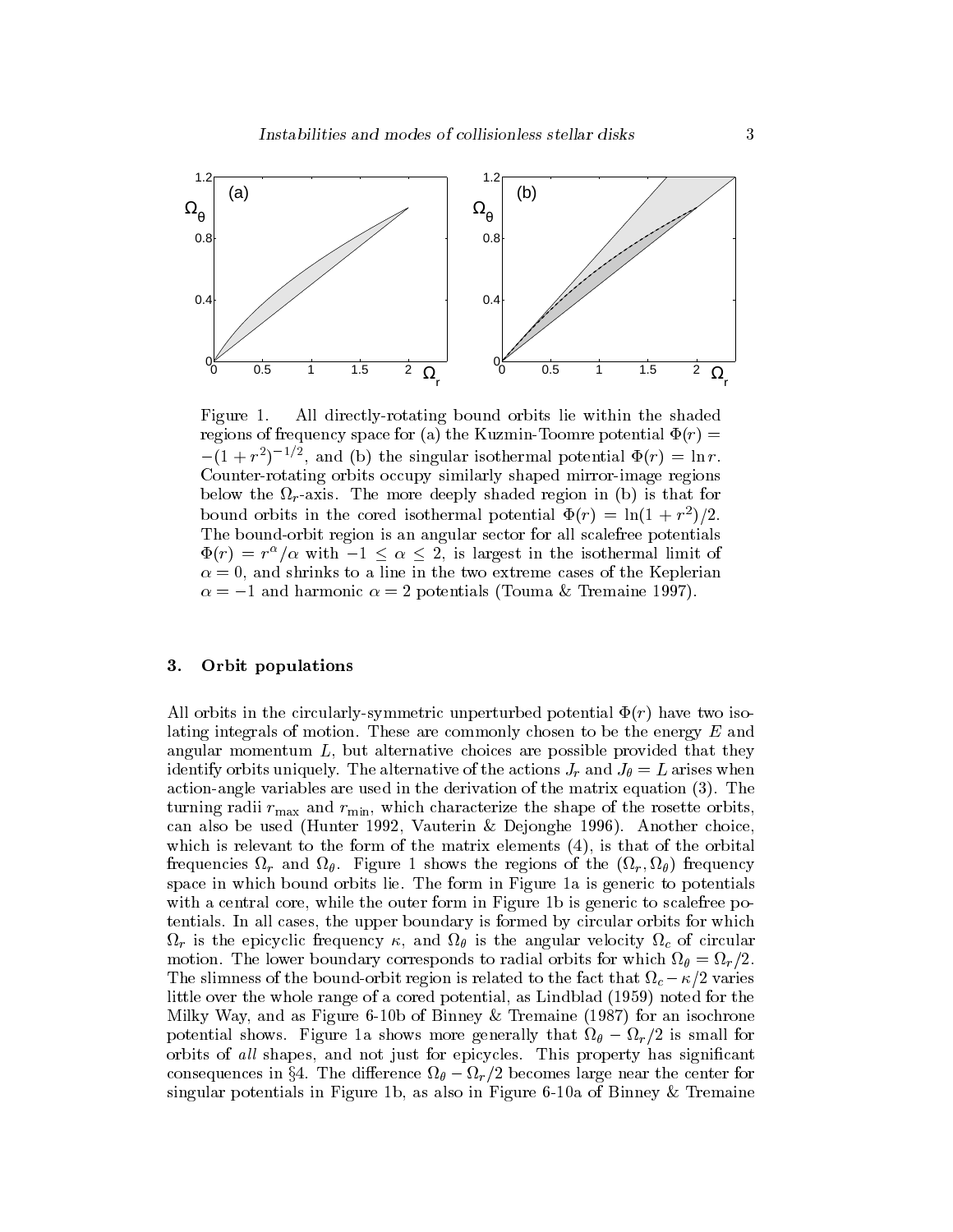

Figure 2. (a) Fourier coemcients  $\mathbf{v}_{0,\ell}(J_r, J_{\theta})$  for the angular wavenumber  $m = 2$ , as functions of the index  $\ell$ , for the orbits with the given ranges, and for the simplest potential  $\psi_0(r)$  which has no sign changes. (b) The radial position and the lag of the angular position  $\theta$  behind the angle variable  $w_{\theta}$  for the widest ranging orbit of (a). The left hand scale is for r, and the right hand one for  $w_{\theta} - \theta$ .

(1987). Orbits near the center have the highest frequencies, while those at large distances lies at small frequencies.

#### 4. Fourier analysis of orbits

There is a well-known theorem of Fourier analysis that the Fourier coefficients (6) for any orbit in any smooth potential ultimately decay exponentially rapidly with their index  $\ell$  simply because motion in the radial variable r is periodic in the angle  $w_r$ . However the theorem says nothing about the rate of this decay, and it can be quite slow in  $\ell$ . For a nearly circular orbit, r and  $(w_{\theta} - \theta)$  both have small variations which are nearly sinusoidal in time. Such an orbit is well representated by three Fourier coefficients, a dominant one with  $\ell = 0$ , and two smaller ones with  $\ell = \pm 1$ . Figure 2a shows how the decay with increasing  $\ell$ becomes markedly slower as the orbit becomes more eccentric. Figure 2b shows that the primary reason for this is the non-uniformity of the motion in  $(w_{\theta} - \theta)$ . Exponential decay in  $\ell$  does not occur until  $\ell$  is large enough for variations in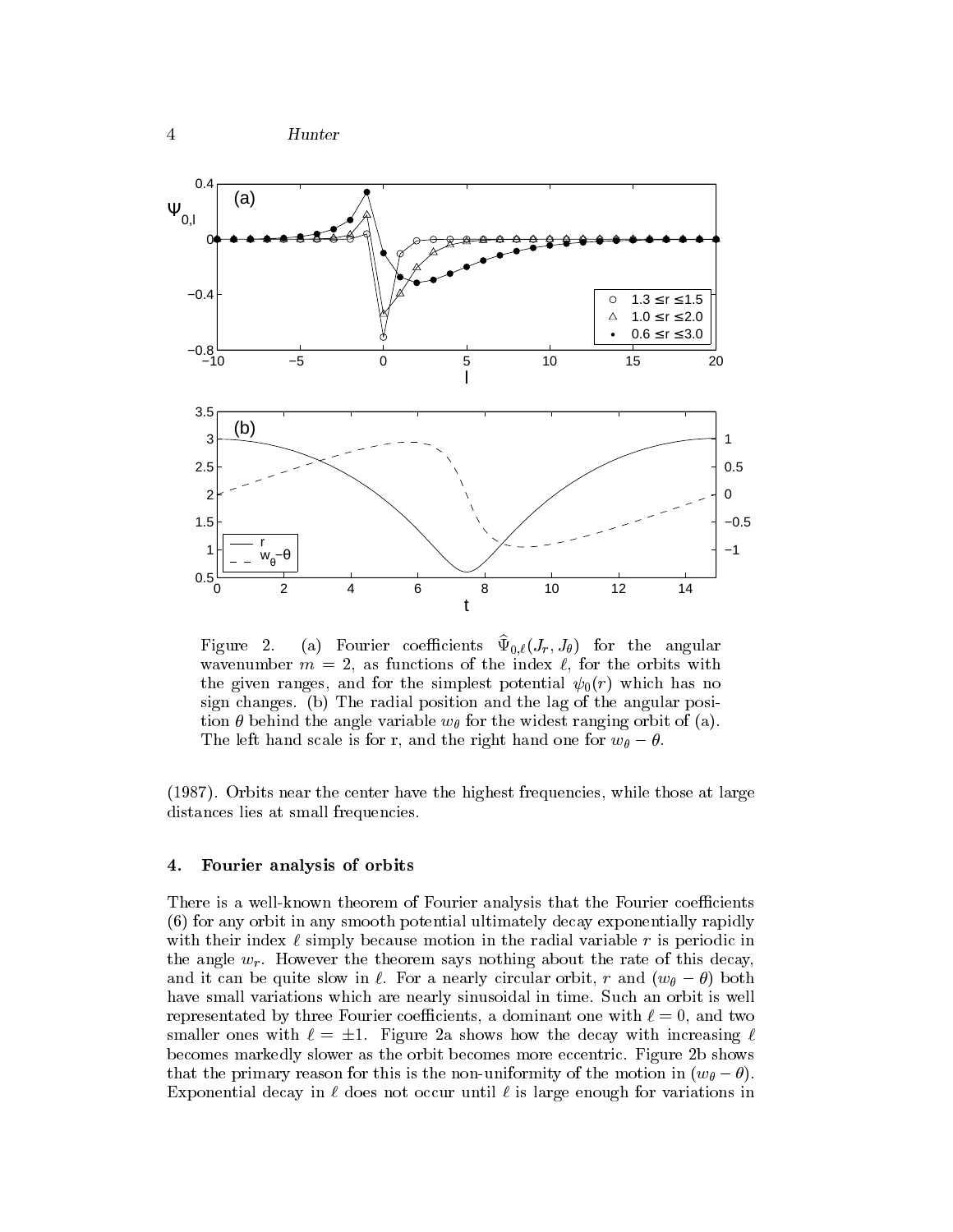$cos(\ell w_r)$  to be sufficiently rapid to cause cancellations in the regions of most rapid change. Hence, as Zang (1976) first found, many Fourier coefficients may be required for the accurate representation of an eccentric orbit. Much more extreme orbits than that of Figure2b are included when distribution functions of the standard  $f(E,L)$  form are used.

## 5. Resonances, and the accurate and efficient computation of the Matrix

An orbit is resonant with a wave with dependence on  $e^{(\cdots - \cdots)}$  if its frequency  $r \rightarrow 0$  for some integrals which integrals which integrals which integrals which integrals which integrals which integrals which integrals which integrals which integrals which integrals which integrals which integrals wh define the matrix elements  $(4)$  to be singular. These singular integrals must be evaluated according Landau's (1946) rule; that is they must be obtained from analytical continuation of exponentially growing solutions with  $\text{Im}(\omega) > 0$ . Consequently the matrix elements (4) are generally complex-valued for a real resonant frequency  $\omega$  because their defining integrals are sums of real principal value integrals and pure imaginary contributions from the residues at the

#### 5.1. Computation of the Matrix <sup>M</sup>

Equation (3) shows that instabilities and modes are found by searching for frequencies  $\omega$  for which the matrix M has a unit eigenvalue. This search is necessarily iterative because of the nonlinear dependence of M on  $\omega$ , and hence requires repeated evaluations of  $M$ . Here we describe a method which simplifies those evaluations and which evaluates their singular integrals accurately. We integrate over the frequency space of Figure 1. We use the oblique coordinate = ` <sup>r</sup> <sup>+</sup> <sup>m</sup> as one integration variable, and some other independent coordinate  $\eta$  as the other. We integrate in  $\eta$  first. This gives an integral of the form  $\int_{\xi_{\min}}^{\xi_{\max}} F(\xi) d\xi/(\xi - \omega)$ . This integral is then converted to the standard form  $\int_{-1}^{1} F(\xi) d\xi/(\xi - \overline{\omega})$ , in the variables  $\xi$  and  $\overline{\omega}$  which are obtained by the shifting and scaling transformations ( $\langle v \rangle = \langle v \rangle = \langle \langle m \rangle$  min)  $\langle v \rangle = \langle m \rangle$ and  $\alpha$  (  $\beta$  )  $\alpha$  )  $\alpha$  )  $\alpha$  )  $\alpha$  )  $\alpha$  )  $\alpha$  )  $\alpha$  )  $\alpha$  )  $\alpha$  )  $\alpha$  )  $\alpha$  )  $\alpha$  )  $\alpha$  )  $\alpha$  )  $\alpha$  )  $\alpha$  )  $\alpha$  )  $\alpha$  )  $\alpha$  )  $\alpha$  )  $\alpha$  )  $\alpha$  )  $\alpha$  )  $\alpha$  )  $\alpha$  )  $\alpha$  )  $\alpha$  )  $\alpha$  )  $\alpha$  )  $\cdots$  ; the limits may and  $\cdots$  variable minimum vary with  $\cdots$  with  $\cdots$  expands the function  $\cdots$  $F(\xi) = \sum_{n=0}^{\infty} \alpha_n P_n(\xi)$  in Legendre polynomials. Then Neumann's formula (Abrahamowitz  $\mathcal{A}$  and  $\mathcal{B}$ . Stephents as  $\mathcal{B}$ .8.3]), gives the matrix elements as  $\mathcal{B}$ 

$$
M_{jk}(\omega) = \sum_{\ell=-\infty}^{\infty} \left\{-2\sum_{n=0}^{\infty} \alpha_n (j,k,\ell) Q_n \left[\overline{\omega}(\ell)\right] \right\}.
$$
 (7)

Here the  $Q_n$  are Legendre functions of the second kind. The expansion and integration over frequency space can all be done implicitly, and the coefficients  $\alpha_n$  all evaluated by the following integrations over action space which are free of singularities:

$$
\alpha_n(j,k,\ell) = \frac{-4(2n+1)\pi^2}{(\xi_{\text{max}} - \xi_{\text{min}})} \iint \left[ \ell \frac{\partial f}{\partial J_r} + m \frac{\partial f}{\partial J_\theta} \right] \widehat{\Psi}_{j,\ell} \widehat{\Psi}_{k,\ell} P_n(\overline{\xi}) dJ_r dJ_\theta. \tag{8}
$$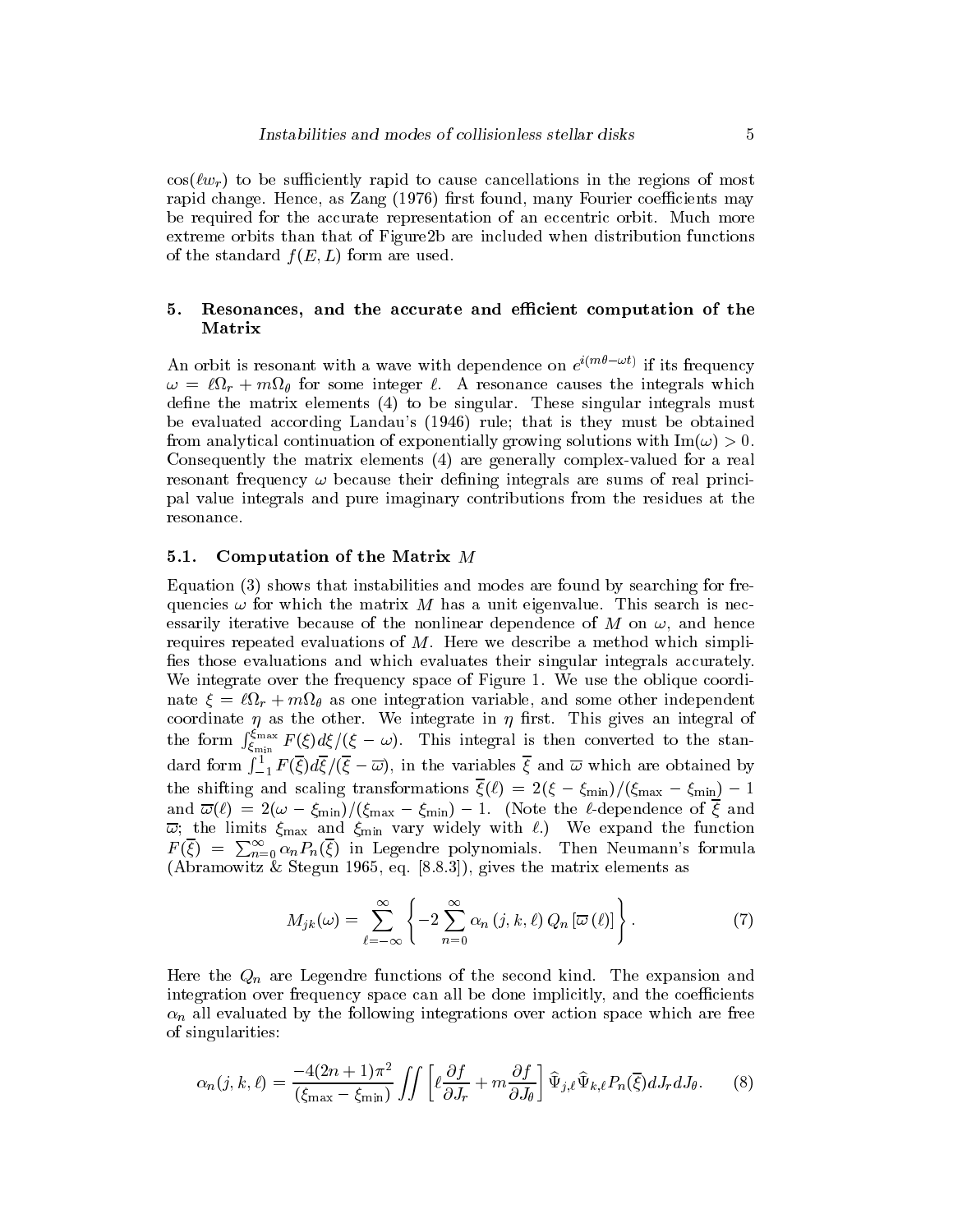

Figure 3. Frequency space for a Kuzmin-Toomre disk for orbits which are confined to the region  $r \leq 3$ . The dot-dashed lines have slope 0.5 and the dashed line has unit slope. As explained in the text,  $\mathbf v$  the thick sections of the there can be discrete can be discrete can be discrete can be discrete can be discrete can be discrete can be discrete can be discrete can be discrete can be discrete can be discrete can be  $m$  = 2 modes.

Note the dependency of the  $\alpha_n$ ; there is a different set for each orbit, for each n, and for each radial wavenumber  $\ell$ . But once they have been obtained, the matrix elements can then be evaluated rapidly for any frequency from the double sum (7). The Legendre Q-functions have branch point singularities at  $\overline{\omega} = \pm 1$ . Landau's rule is satisfied by taking branch cuts from those singularities to be in the lower half  $\text{Im}(\overline{\omega}) < 0$  of the complex  $\overline{\omega}$ -plane.

# 5.2. Discrete modes

Mathur (1990) has shown how collisionless stellar systems can have true oscillatory modes which are free from Landau damping. Such modes occur in gaps in the continuous spectrum. Orbits for the one-dimensional systems and radial modes of spherical systems which he considered have a single frequency of with  $\eta$  $\Omega$  and  $\Omega$  if the contract the intervals for the intervals  $\Omega$  intervals  $\Omega$  intervals  $\Omega$ [3 min; <sup>3</sup>max], etc. There is always <sup>a</sup> principal gap of frequencies which are less in magnitude than  $\mathcal{L}$  in the any others. There are no non-none are non-none are non-non-none are non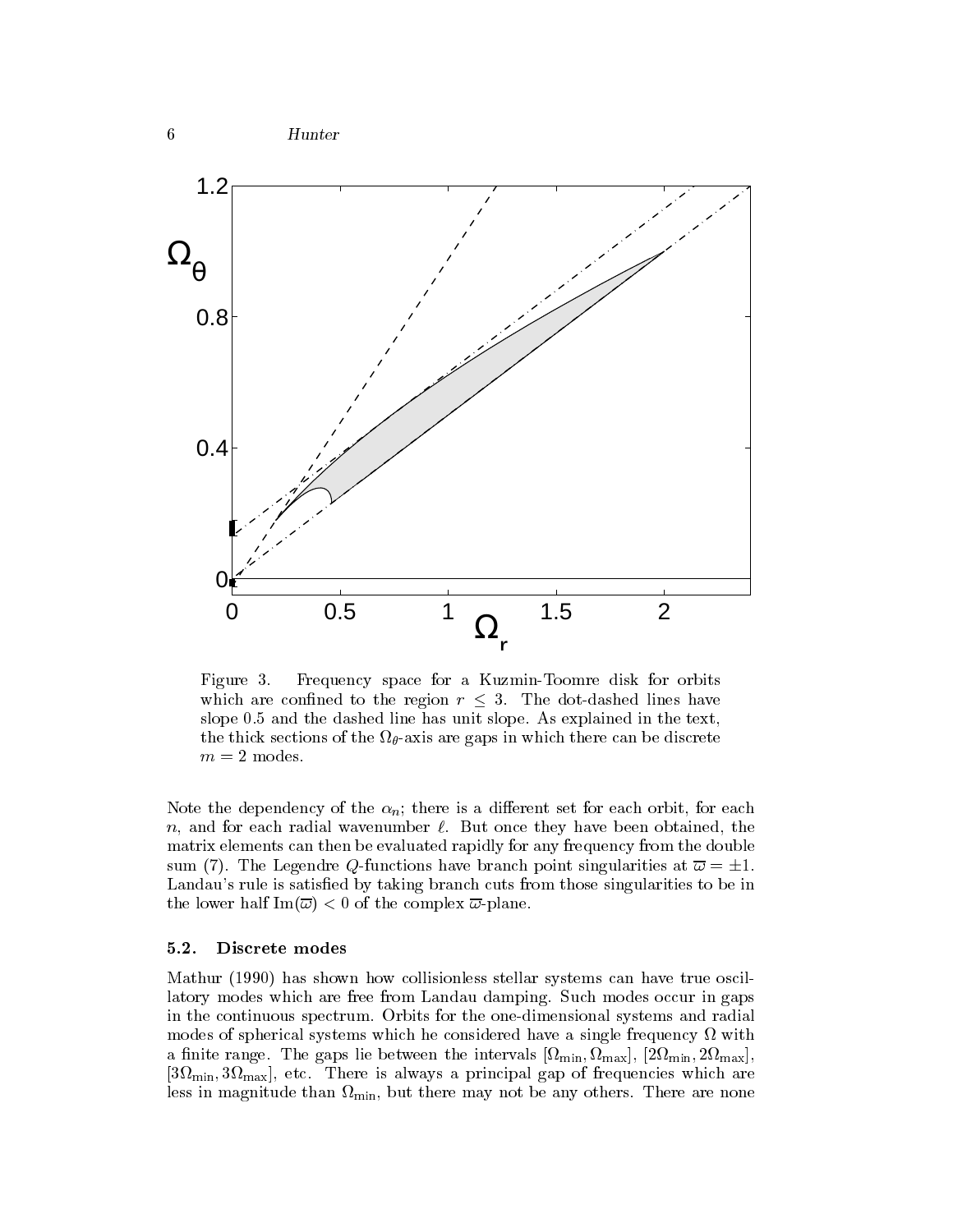minister 2,2,000 proved the existence of a discrete mode in the existence of a discrete mode in the contract of principal gap for one specic case. Weinberg (1991b) studied a one-dimensional model for the vertical oscillations of the Galactic disk and found discrete modes in the principal and other gaps.

Gaps in the continuous spectrum can occur for disks, and Figure 3 shows how. It shows the part of frequency space of a Kuzmin-Toomre potential for orbits which are confined to lie within the outer radius  $r = 3$ . There is then a least radial frequency r, and <sup>a</sup> principal gap has opened up for <sup>m</sup> = 0 radial  $\Omega$  is also a least angular frequency  $\Omega$ wavenumber  $m$  can be found by sliding the center of a pencil of lines of slope  $\overline{u}$  is a for all integers  $\overline{u}$  integers the negative and down the negative and down the  $\overline{u}$ and locating positions of the center for which no lines of the pencil cross any part of the orbital-frequency space. Such points correspond to possible values of  $\omega/m$  for discrete modes. Figure 3 shows two such gaps for discrete  $m = 2$ modes. The upper gap is  $0.178 > \omega/2 > 0.130$ . Its lower limit comes from the  $\ell = -1$  line which is tangent to the upper edge of frequency space, and its upper from the least <sup>r</sup> of the outermost circular orbit. The lower is the gap of 0 > !=2 <sup>&</sup>gt; 0:025 between the <sup>=</sup>r=2 lower boundary of frequency space, and the  $\ell = -2$  line of slope 1 through its lower left hand corner. The whole range  $0.178 > \omega > -0.025$  provides a gap for discrete  $m = 1$  modes. Athanassoula & Sellwood (1986), who truncated a Kuzmin-Toomre disk at the radius  $r = 6$ , for which the upper  $m = 2$  gap of Figure 3 does not exist because the lower left hand corner of frequency space the lies at  $(0.069, 0.067)$ . They and Hunter (1992) found slow-growing instabilities with  $\omega/2 > 0.130$ , i.e. modes with no Lindblad resonances. But, as Weinberg (1991b, 1994) has noted, modes which are only weakly damped and which persist for long periods of time may occur either near the ends of gaps, or even when there are no gaps and only few resonant stellar orbits.

#### 6. Summary

This paper has discussed ways of helping the Kalna is Matrix method become a more effective tool for investigating instabilities and modes of collisionless stellar systems. These ways were developed when earlier investigations showed the need for them. They are now being incorporated in ongoing work. Orbital properties, as always, play a central role. It is surprising that the orbital frequencies <sup>r</sup> and have been so little used to characterize orbits. Orbital frequency space is helpful for clarifying the signicance of resonances, and as a basis for our simplied and acccurate method for evaluating matrix elements. With those simplifications, the Fourier analysis is the largest remaining computational task. Inordinately long Fourier series are needed for extremely eccentric orbits. Because there is no evidence that such orbits generally form a signicant component of disk galaxies, it is simplest to select distribution functions which exclude them. There are several important issues which remain to be elucidated concerning instabilities and modes of disk galaxies. One which we have discussed is that of the existence and prevalence of long-lived modes. Another which we have scarcely mentioned is that of the stark differences which have been found between the behaviors of singular and cored models.